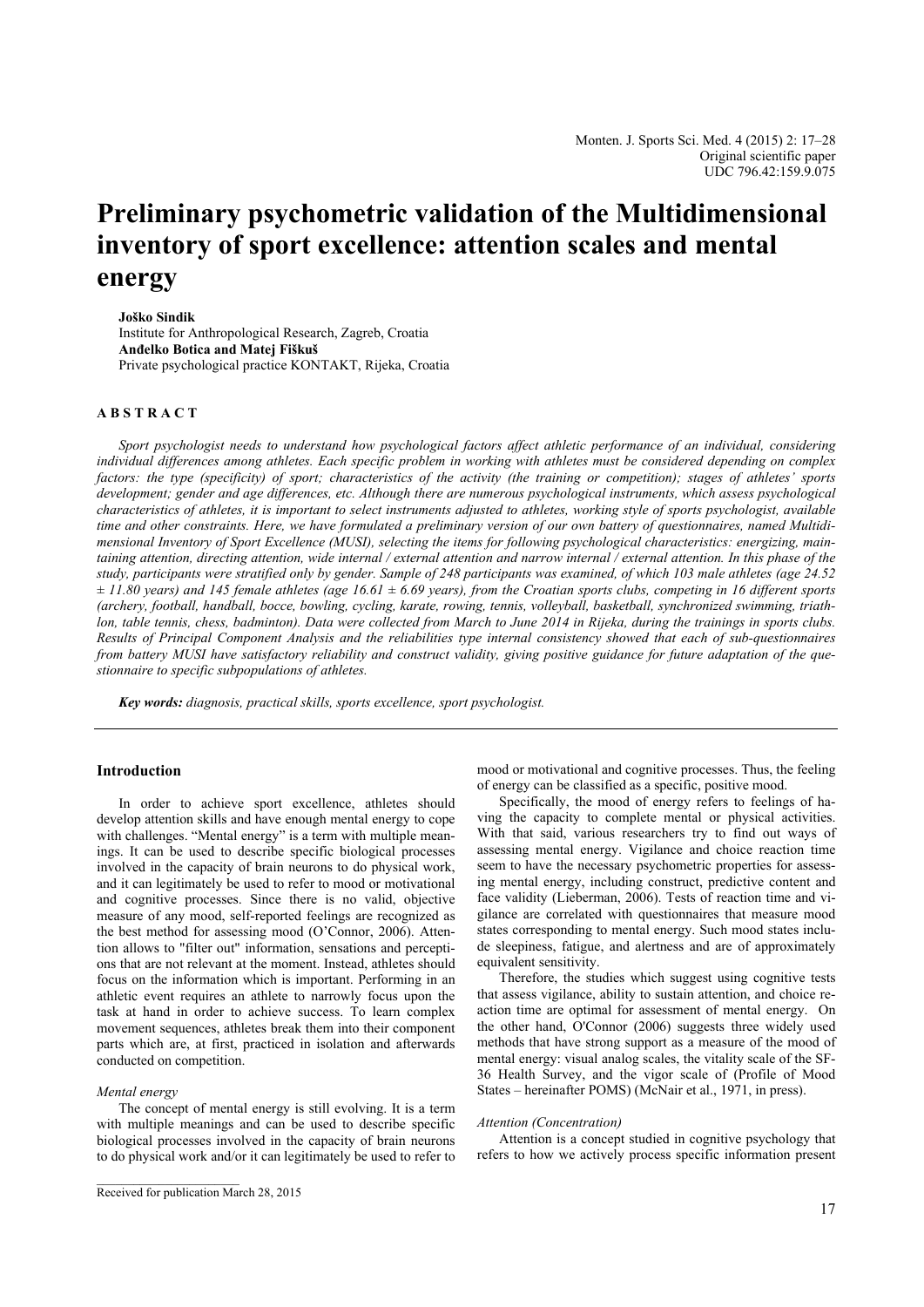in our environment. It allows one to "filter out" information, sensations and perceptions that are not relevant at the moment and instead focus on the information that is important (Abernethy et al., 1998). Athletes perform in various levels of arousal and, besides that, few of them are aware of the effect that arousal has on focus and performance that arises. Too much arousal undermines the athlete's ability to narrowly focus attention in a quality manner, while too little arousal may introduce unwanted competition between irrelevant and relevant cues. The problem emerges when high levels of arousal lead to the phenomenon of distractibility. Distractibility has the effect of decreasing the athlete's ability to discriminate relevant and irrelevant cues, and to focus upon relevant cues. The athlete who is suffering from distractibility tends to experience sudden and significant decrements in performance.

Performing in an athletic event requires an athlete to narrowly focus upon the task at hand in order to realize success. According to that statement, sport psychologist usually teaches athletes how to narrow their focus in order to reach adequate attention in order to get into "the zone". Athlete has to practice attention to the point that performance can occur at an automatic level. Given that level of development has been reached, the athlete must then reduce the amount of conscious internal processing of information as much as possible. Anything that forces concentration to become controlled will pull the athlete out of the zone because the conscious control of concentration requires an internal shift. It is important to classify stimuli that require conscious or controlled attention as either task relevant, or task irrelevant.

Task irrelevant stimuli are commonly referred to as distractions (flash from a camera as a football player is about to shoot a penalty, or internal distractions (negative thoughts or feelings). When the athlete is confident, the negative impact of the distraction is short lived and the athlete quickly refocuses attention on task relevant external cues, becoming once again immersed in the situation. To remain in the zone, distractions whether they are task relevant, or irrelevant, need to be kept to a minimum, and recovery from those that do occur needs to be almost instantaneous. Indeed, it is the ability to recover quickly which is probably the single most important factor separating successful athletes from unsuccessful ones (Orlick & Partington, 1990).

Most performance in sport is demanding, requiring athletes to combine very complex motor sequences (e.g., to run, dribble and shoot while reacting to the movements of other football players). To learn such complex sequences, athletes break them into their component parts which are practiced in isolation. After the individual pieces are developed, athlete begins to put them together until he or she is able to execute the entire sequence without mistake. With practice, the athlete learns to combine perceptual information (e.g., information about the location of the goal, other players, etc.) with internal information (e.g., feedback from the body about its position in space), to create patterns that the brain can recognize at a preconscious level (Norman, 1968).

To understand exactly how a person is going to behave, the best sources of data are assessment instruments (questionnaires). Nideffer (1976) developed the Theory of Attentional and Interpersonal Style (TAIS) in his work with elite athletes at the professional and Olympic level. TAIS has been applied extensively in military settings with Navy SEALS and Army Special Forces. The goal was to create an inventory that would be useful in predicting performance and in providing feedback about concentration skills to individuals involved in a wide variety of performance areas. The theory brings together performance relevant constructs in such a way as to accurately predict how people will perform in wide variety of situations. Nideffer (1976) considers concentration along two dimensions: 1) breadth: at any given moment, attention could be either Broad (focused on multiple things simultaneously) or Narrow (focused on one thing); and 2) direction: focus could be either External (focused outside your head) or Internal (focused inside your head).

The purpose of these instruments is to help sport psychologists to predict and understand exactly how an individual will perform under a variety of circumstances. This information is of course very useful for their practical work with the athletes. Therefore, the goal of this research was to determine construct validity (factor structure) and reliability type internal consistence for each of the questionnaires included in this part of the Multidimensional Questionnaire of Sport Excellence. Moreover, the second goal was to determine the correlations among the dimensions in all measuring instruments (questionnaires) in this research.

#### **Methods**

#### *Participants*

In total 248 athletes, 103 males (mean age  $24.52\pm11.80$ ) and 145 females (mean age 16.61±6.69) were involved in the study. They were recruited from different sport clubs in Croatia. Mean age of sport experience (participation in sport) of the participants was 8.62±6.97 years. The athletes from 16 different sports were included in research: archery (N=1), football  $(N=17)$ , handball  $(N=47)$ , bocce  $(N=2)$ , bowling  $(N=2)$ , cycling  $(N=7)$ , karate  $(N=1)$ , rowing  $(N=27)$ , tennis  $(N=3)$ , volleyball (N=57), basketball (N=32), synchronized swimming (N=19), triathlon  $(N=3)$ , table tennis  $(N=2)$ , chess  $(N=1)$ , badminton (N=2). According to sport age category, 99 (39.9%) of them were cadets, 60 (24.2% were juniors), 77 (31.0%) were seniors, while 12 (4.8%) were veterans. According to the level of sport excellence, 37 (14.9%) of them were top Croatian athletes (e.g. national selection), 80 (32.3%) were semi-professionals (they work regularly out of sport, but they are engaged in regular training and national competitions), while 131 (52.8%) are amateurs, engaged in lower levels of competitive sport, or only in recreational sports.

#### *Procedure*

Data was collected between March 2014 and July 2014 in the city of Rijeka, Croatia. Participants always filled out the questionnaire anonymously in the presence of a research assistant, or during or during the training, in their respective sports clubs.

#### *Measures*

Initial versions of all questionnaires have started from theoretical frameworks and belonging measuring instruments (Profile of Mood States – hereinafter POMS and The Attentional and Interpersonal Style - hereinafter TAIS), but with significant modifications, according to previously mentioned needs, influenced by specific style of work of certain sport psychologists. For the purpose of measuring mental energy, we have formulated the items of Mental Energy Scale according to the vigor scale of POMS (McNair et al., 1971). Mental Energy Scale consists of 14 items based on the self-evaluation of the level of "mental energy". The subjects have to estimate their own behavior on Likert 5-point scale ranging from strongly disagree (1) to strongly agree (5). The results are defined as a simple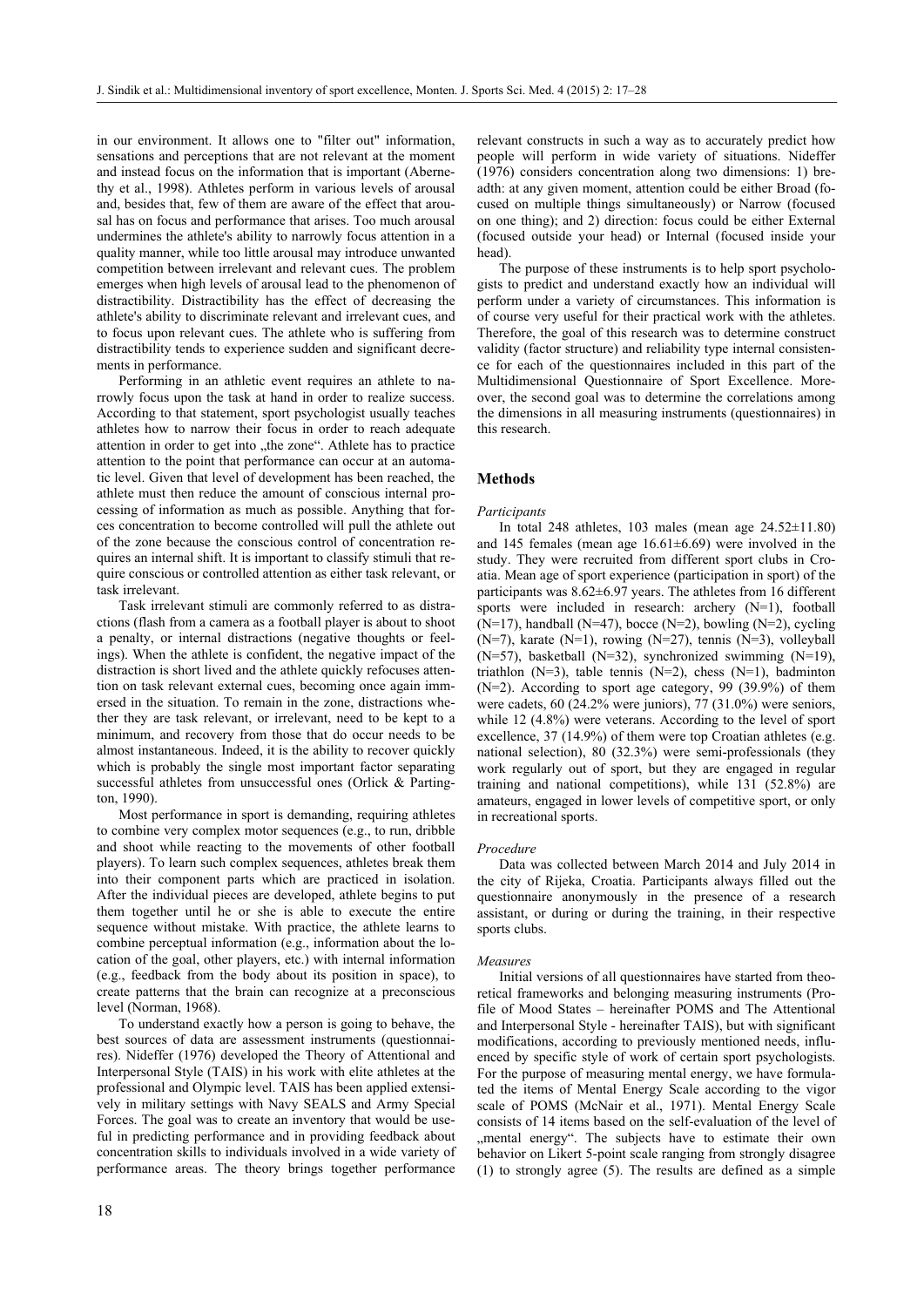linear combination of the estimations for the items. Higher estimation means higher emphasis on certain dimensions of mental energy. Internal consistency for the Profile of Mood States was reported at 0.63 to 0.96 Cronbach alpha rating (McNair et al, in press). For the brief version, POMS-SF, the internal consistency rating was 0.76 to 0.95. The correlation between the sub-scales and the total score in POMS and POMS-SF was 0.84 (McNair et al., in press). In addition, the POMS was correlated with the Functional Assessment of Cancer Therapy scale and the Psychological Well-Being scale, with calculated -0.68 ratings (McNair et al, in press).

For the purpose of measuring attention (concentration) we have developed Maintaining Attention Scale according to TAIS (Nideffer, 1976). Maintaining Attention Scale consists of 12 items based on the self-evaluation of the level of 'adequate concentration'. Extensive Internal Attention Scale consists of 9 items, while Extensive External Attention Scale, as well as Narrow Internal Attention Scale and Narrow External Attention Scale, and consists of 7 items, each. The subjects have to estimate their own behavior on Likert 5-point scale ranging from strongly disagree (1) to strongly agree (5). The results are defined as a simple linear combination of the estimations for the items, which define certain dimension of the attention. Higher estimation means higher attention skills, except in case of Extensive internal attention (lower score means higher developed skills). The group of researchers validated TAIS attention scales using factor analysis, which showed adequate construct validity, while the internal consistency or reliability coefficients found by these investigators for the six attention scales were ranged from .57 to .72 (Van Schoyck & Grasha, 1981; Landers, 1982; Vallerand, 1983; Summers & Ford, 1990; Abernethy et al., 1998).

## *Statistical Analyses*

In the statistical analyses of the data, the software package SPSS 20.0 was used. In the process of determining the main metric properties of the questionnaires, for determining the construct validity of the questionnaires, the method of Principal Component Analysis (PCA) is used (with or without Varimax rotation). Several criteria are combined to obtain final component (factor) solutions: saturation higher than 0.300; Scree Plot; Guttman-Kaiser criterion (eigenvalue higher than 1.00) and interpretability criterion. The results in extracted principal components (factors) in certain questionnaires are expressed as simple linear combinations, and then used in further analysis (correlations). The reliability type internal consistency for all components (factors) revealed was determined using Cronbach's alpha coefficient. The correlation analyses were performed using Spearman rank-correlation coefficients. The significance of differences commented on the probability level p<0.05.

## **Results**

Kaiser-Meyer-Olkin's measures of the data matrix's convenience for the factorization and Bartlett's sphericity test showed that the intercorrelation matrix is suitable for factorization, in all questionnaires (Tables 1-6).

For the first measuring instrument (Mental Energy Scale), applied on Croatian sample(s) of athletes, the application of PCA (Table 1), as well as the scree plot, indicate a steep drop of eigenvalues, that revealed one-component structure. In males  $(M\pm SD$  for the entire scale was 3.86 $\pm$ 0.71), only principal component accounts about 44%, while in females (3.79±0.74), only principal component accounts about 51% of the total variance explained. Basic descriptives (means and standard deviations) and communalities are presented in the Table 1, where it is obvious that all means have values above theoretical average (3.00). Reliability type internal consistency (Cronbach's alpha) of this scale is very high and thus very satisfactory. Variance is explained by somewhat higher values in females than in males. For the second measuring instrument (Maintaining Attention Scale), applied on Croatian sample(s) of athletes, the application of PCA with Varimax rotation (Table 2), as well as the scree plot, indicate a steep drop of eigenvalues, that revealed twocomponent structure (for males and females), with factors named: Maintaining attention skill (3.53±0.59 for males and 3.67±0.79 for females) and Awareness about the state of attention  $(3.65\pm0.65$  for males and  $3.53\pm0.63$  for females). For males, two components explained about 45% of the total variance (44% for females). Insight into descriptives and communalities (Table 2) shows that all means have values above theoretical average (3.00). Reliability type internal consistency (Cronbach's alpha) of two dimensions of this scale are very low (Maintaining attention skill) and low (Awareness about the state of attention), but still satisfactory. One item saturated only second factor for males (I know why my concentration falls during performance). For the third measuring instrument (Extensive Internal Attention Scale), applied on Croatian sample(s) of athletes  $(2.60\pm0.88)$  for males and  $2.58\pm0.81$  for females), application of PCA (Table 3), as well as the scree plot, indicate a steep drop of eigenvalues that revealed onecomponent structure. Only principal component accounts about 48% of the total variance explained for males, and 40% for females. Insight into descriptives and communalities (Table 3) shows that all means have values bellow theoretical average (3.00). Reliability type internal consistency (Cronbach's alpha) of this scale (in males and females) is medium high and thus satisfactory. One item saturated principal component only for females (I have a feeling that I am analyzing too much different aspects of performance). For the fourth measuring instrument (Extensive External Attention Scale), applied on Croatian sample(s) of athletes  $(3.66\pm0.59$  for males and  $3.71\pm0.70$  for females), application of PCA (Table 4), as well as the scree plot, indicate a steep drop of eigenvalues that revealed one-component structure. Only principal component in males accounts about 48% of the total variance explained, the same as for females. Insight into descriptives and communalities, offers the information that all means except one have values above theoretical average (3.00). Reliability type internal consistency (Cronbach's alpha) of this scale is low, but still satisfactory. Two items more saturated single principal component only for males (Table 4). For the fifth measuring instrument (Narrow Internal Attention Scale), applied on Croatian sample(s) of athletes, application of PCA with Varimax rotation (Table 5), as well as the scree plot, indicate a steep drop of eigenvalues that revealed two-component structure, with factors named: Awareness about the attention during performance  $(3.80\pm0.78)$  for males and 3.76±0.78 for females) and Internal speech (3.36±0.93 for males and 3.32±0.84 for females). All two components accounted about 55% of the total variance explained (males) and 51% for females. Insight into descriptives and communalities, offers the information that all means, except last one, have values above theoretical average (3.00). Reliability type internal consistencies (Cronbach's alpha) of both dimensions of this scale (for males and females) are very low, but still satisfactory. One item saturated second component only for females (In some situations I have to take into account the position of the body during the performance). For the sixth measuring instrument (Narrow External Attention Scale), applied on Croatian sample(s) of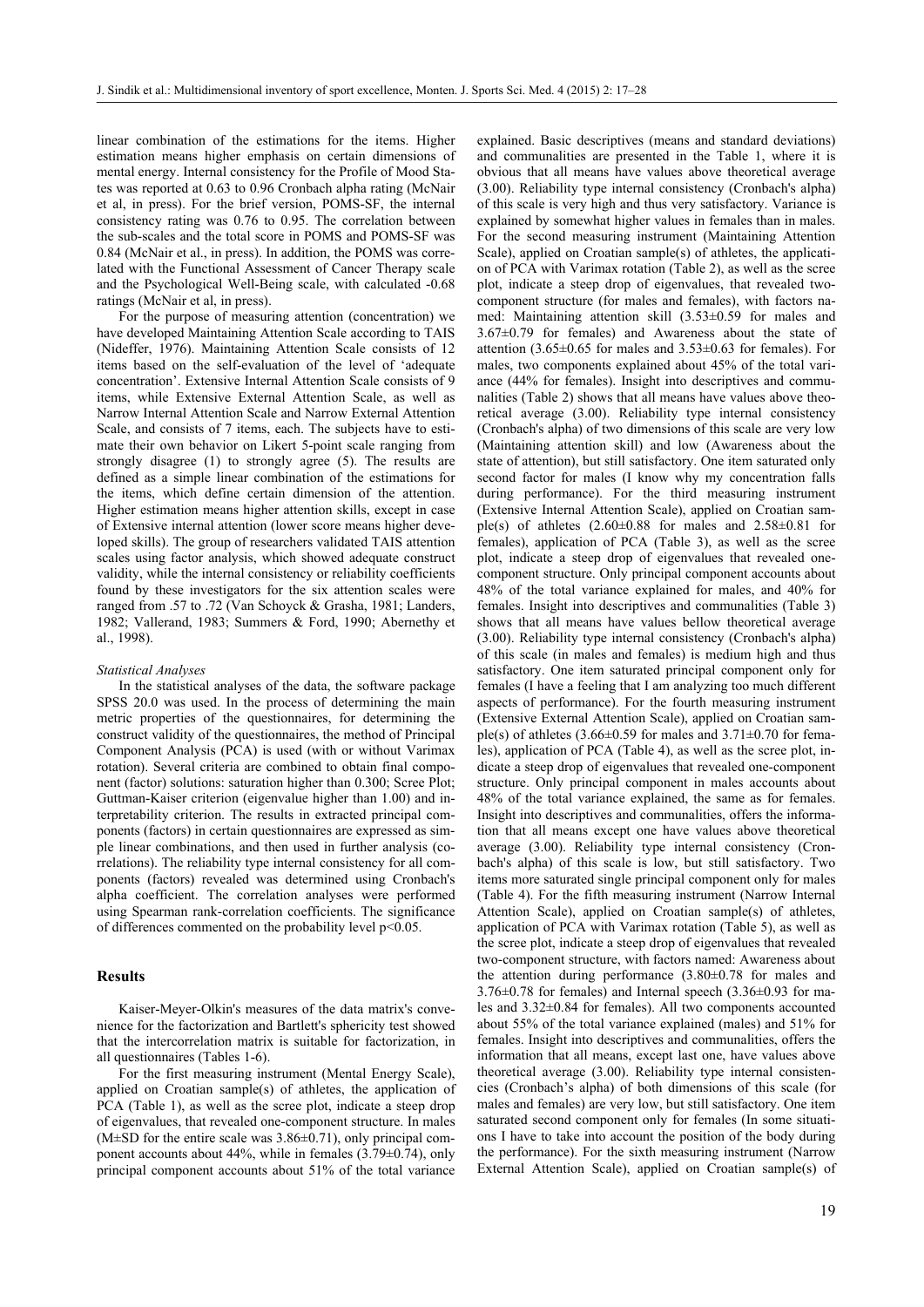athletes  $(3.93\pm0.88$  for males and  $3.84\pm0.63$  for females). application of PCA (Table 6), as well as the scree plot, indicate a steep drop of eigenvalues that revealed one-component structure. Only principal component accounts about 30% of the total variance explained (males) and 39% for females. Insight into descriptives and communalities offers the information that all means have values above theoretical average (3.00). Reliability type internal consistency (Cronbach's alpha) of this scale is very low, but still satisfactory (for males and females). One item saturated principal component only for males (The best outcome is usually when you do not think much).

#### *Correlations between the dimensions*

In the following two analyses we have used obtained latent dimensions, expressed in simple linear combinations, to calculate the correlations among these latent dimensions of psychological characteristics (Table 7), as well as to establish their correlations with three independent variables: age and sport experience. Out of 28 correlations between variables of MUSI, included in this study, 21 were statistically significant (four negative-directed, while the others were positive), just equally for males and females. All significant correlations were low to medium sized, both in males and females. In males and females, Mental energy, Maintaining attention skill, Awareness about attention during performance and Extensive external attention negatively and significantly correlated with Extensive internal attention.

There were no statistically significant correlations between certain psychological characteristics and athletes' age and time spent in training certain type of sports (both in males and females).

#### **Discussion**

Basic psychometric properties, construct validity and reliability are examined in six questionnaires, which are used for the first time, separately for male and female athletes. Eight latent dimensions are revealed after application of factor (in fact, PCA) analysis, named leading by the dominant content of the items which saturate each dimension: Mental Energy, Maintaining Attention Skill, Awareness about State of Attention, Extensive Internal Attention, Extensive External Attention, Awareness about Attention during Performance, Internal Speech and Narrow External Attention. All the questionnaires showed satisfactory validity and reliability, while factor structures are very similar for males and females. This finding can lead us to a presumption that the same versions of the questionnaires could be used in males and females, especially after this preliminary application. Namely, when The insight into correlations provide the conclusion that all dimensions revealed in this study are not associated with age of athletes or their time spent in sport (experience). Moreover, intercorrelations between these dimensions of attention and mental energy show that all dimensions are mostly positively (low to medium sized) correlated, except the Extensive internal attention (which is in fact positively related to other characteristics, because lower score in this scale means higher Extensive internal attention). Distractibility scores for male athletes suggest that the pattern of their concentration errors is fairly consistent. More often than not, their mistakes occur because they think too much, become distracted by their own thoughts. Females on the other hand, are just as likely to become distracted by external events (e.g. what their opponent is doing), as they are by their own thoughts. Previous studies show that scores in similar concentration scales indicate

that concentration skills are improving with age (Nideffer & Bond, 2012), while males have in general somewhat higher means in attention features, as compared with females (Nideffer, 1976; Nideffer et al., 2012; Nideffer & Bond, 2012). Although in our research, because of separate factoring, we can't have clear conclusions about gender differences, we can estimate that differences between means in certain attention aspects in males and females are minimal. Moreover, the age differences are not obvious, too. These findings can arise from heterogeneous samples of athletes in our study: for example, the group of older triathletes shows a significantly higher level of concentration of attention than younger (Kovářová & Kovář, 2010). However, second explanation could be the fact that we have developed specific measuring instruments, included in MUSI.

The advantage of this research is the application of these (new) questionnaires for the first time, with the preliminary insight in their main psychometric properties. On the other hand, these instruments have a purpose to be adjusted to the working style of sports psychologists, but taking into account available time (all these instruments need short time to administering). The main shortcoming of the research is the fact that initial validation of the questionnaires was stratified only by gender, among all relevant factors mentioned before: type (specificity) of sport; characteristics of the activity (the training or competition); level of sport excellence; stages of athletes' sports development; age differences, etc. The number of participants was not representative: it is disproportional, according to different types of sports, especially when additionally considering age groups that athletes belong to, levels of sport excellence, etc. However, we have emphasized that this is only preliminary validation of certain measuring instruments, which have to be improved and adjusted, according to all abovementioned criteria, for example: male senior elite basketball players or female junior semi-professional volleyball players, etc. Applying these questionnaires from MUSI on such stratified samples is one of the main directions in future research. Practical implication of this study could be focused on using this orientation standards (average values, such as means and standard deviations), arising from this initial application of the questionnaires, to estimate attention and mental energy in certain group of athletes. This could be useful information for sport coaches, as well as for sport psychologists, as the start point to develop individualized training programs to improve these skills, especially in elite training centers around the world (Nideffer & Bond, 2012).

## **Conclusions**

Construct validity and reliability were preliminarily examined in six questionnaires, separately for male and female athletes. Eight latent dimensions are revealed after the application of PCA analysis, named: Mental Energy, Maintaining Attention Skill, Awareness about State of Attention, Extensive Internal Attention, Extensive External Attention, Awareness about Attention during Performance, Internal Speech and Narrow External Attention. All the questionnaires showed satisfactory validity and reliability (in range from minimum to high sized). All revealed factor structures were very similar for males and females, so it could be recommended that in future research the same versions of the questionnaires could be used in males and females. None of the dimensions revealed in this study are not statistically significantly associated with age or sport experience of athletes, while most of correlations between the di-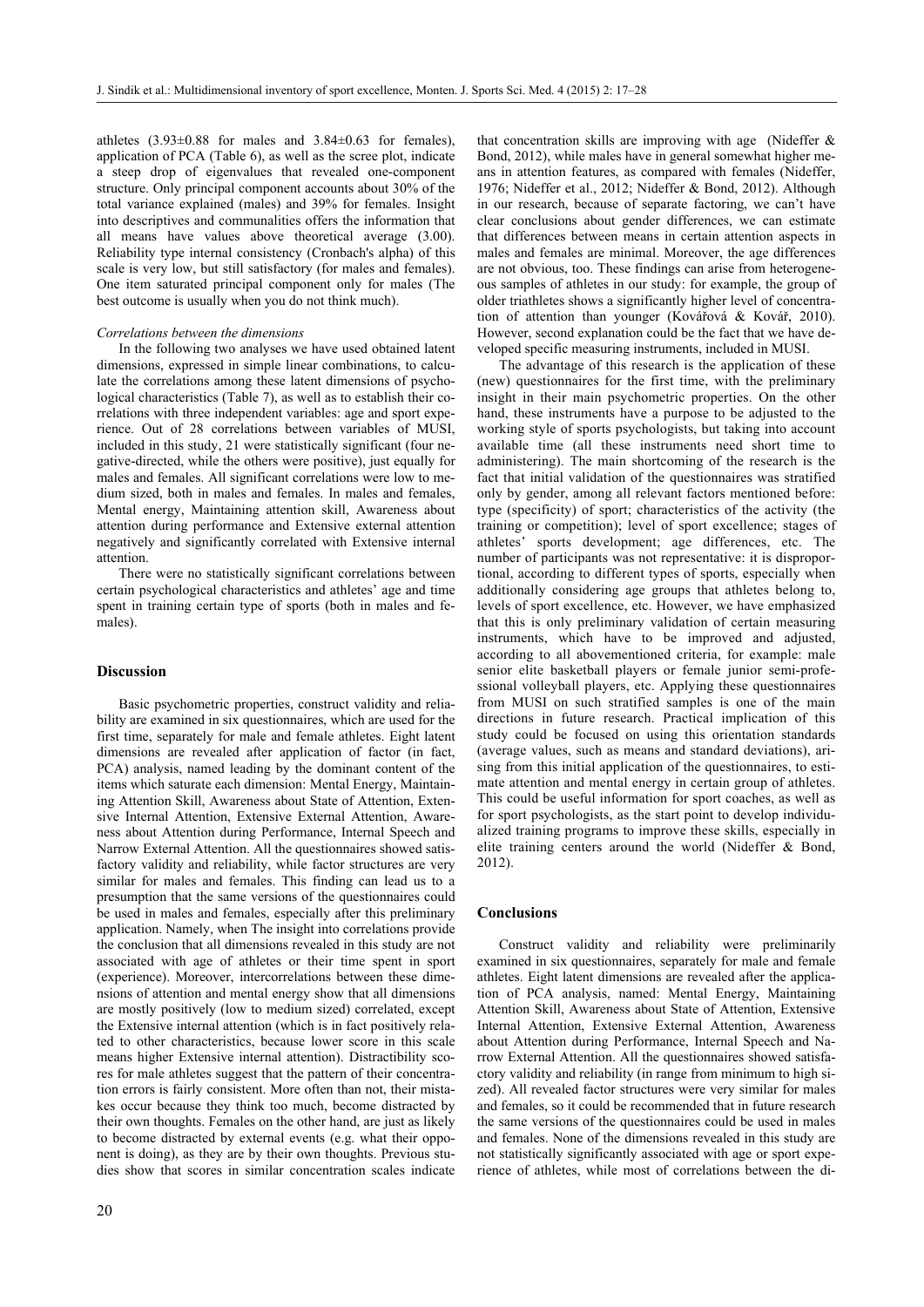|                                                                                                                                                               |                          |                | <b>Males</b> |                        |                          |                | Females |                       |
|---------------------------------------------------------------------------------------------------------------------------------------------------------------|--------------------------|----------------|--------------|------------------------|--------------------------|----------------|---------|-----------------------|
| Items                                                                                                                                                         | $\overline{\phantom{a}}$ | $\mathbf{h}^2$ | Mean         | Dev.<br>Std.           | $\overline{\phantom{a}}$ | $\mathbf{h}^2$ | Mean    | Dev<br>Std.           |
| I feel the energy in the body and readiness for competition. / Osjećam energiju u tijelu<br>spremnost za natjecanje.                                          | 757                      | 643            | 4.245        | 0.838                  | 0.802                    | 643            | 4.029   | 0.943                 |
| koja me čini hrabrim.<br>I feel the energy that makes me brave. / Osjećam energiju                                                                            | 726                      | 419            | 3.842        | 1.027                  | 0.648                    | 419            | 3.762   | 1.144                 |
| koja me čini izdržljivim<br>I feel the energy that makes me tough. / Osjećam energiju                                                                         | 779                      | 645            | 4.040        | 0.958                  | 0.803                    | 645            | 3.775   | 0.978                 |
| Because of the energy in the body do not have a sense of fatigue./ Zbog energije u tijelu<br>nemam osjećaj umora.                                             | 584                      | 341            | 3.604        | 1.167                  | 0.584                    | 341            | 3.378   | 1.192                 |
| I can manage my energy during the competition./ Mogu upravljati svojom energijom<br>tijekom natjecanja.                                                       | 402                      | 270            | 3.559        | 1.068                  | 0.519                    | 270            | 3.376   | 1.125                 |
| natjecanju kad osjetim<br>I enjoy the competition when I feel the energy./ Uživam u<br>energiju.                                                              | 717                      | 489            | 4.392        | 1.026                  | 0.699                    | 489            | 4.285   | 1.075                 |
| When I feel the energy in my body, I can easier deal with the pressure./Kad osjetim<br>energiju u tijelu lakše se nosim s pritiskom.                          | 559                      | 364            | 3.971        | 1.164                  | 0.603                    | 364            | 3.759   | 1.156                 |
| When I feel more ready energy / and I accept the challenge./ Kad osjetim energiju<br>spremniji/a sam prihvatiti izazov.                                       | .750                     | 571            | 4.099        | 1.005                  | 0.755                    | 571            | 4.132   | 0.977                 |
| When I feel the energy, errors less affect on my performance./ Kad osjetim energiju<br>pogreške manje utječu na moje izvođenje.                               | 609                      | 528            | 3.745        | 1.114                  | 0.727                    | 528            | 3.545   | 1.053                 |
| etim energiju ne bojim se<br>When I feel the energy, I do not fear of mistakes./ Kad osj<br>pogreške.                                                         | 623                      | 585            | 3.755        | 1.147                  | 0.765                    | 585            | 3.535   | 1.153                 |
| osjetim energiju lakše<br>When I feel the energy, I can easier accept mistakes./ Kad<br>prihvatim pogreške.                                                   | 537                      | 345            | 3.559        | 1.157                  | 0.587                    | 345            | 3.563   | 1.120                 |
| When I feel the energy I'm not afraid of negative outcomes. / Kad osjetim energiju ne<br>bojim se negativnog ishoda.                                          | 633                      | .703           | 3.941        | 1.088                  | 0.838                    | .703           | 3.566   | 1.123                 |
| consequences./ Kad nastupam s energijom u tijelu lakše prihvaćam posljedice.<br>When I perform with the energy in the body, I can more easily accept the      | 775                      | 545            | 3.673        | 1.193                  | 0.738                    | 545            | 3.796   | 1.069                 |
| outcome of the competition.<br>Kad osjećam energiju u tijelu lakše prihvaćam ishode natjecanja<br>When I feel the energy in the body, I can easier accept the | 716                      | 700            | 3.752        | 1.126                  | 0.836                    | 700            | 3.809   | 1.035                 |
| Kaiser-Meyer-Olkin Measure / Bartlett's Test of Sphericity                                                                                                    | 872                      |                |              | 583.350**<br>$(15=31)$ | 920                      |                |         | 1023.837**<br>$(1e=4$ |
| Eigenvalue / Variance Explained                                                                                                                               | 6.161                    |                |              | 44.01%                 | 7.147                    |                |         | 51.05%                |
| Reliability (Cronbach's alpha)                                                                                                                                |                          |                | 0.895        |                        |                          |                | 0.92    |                       |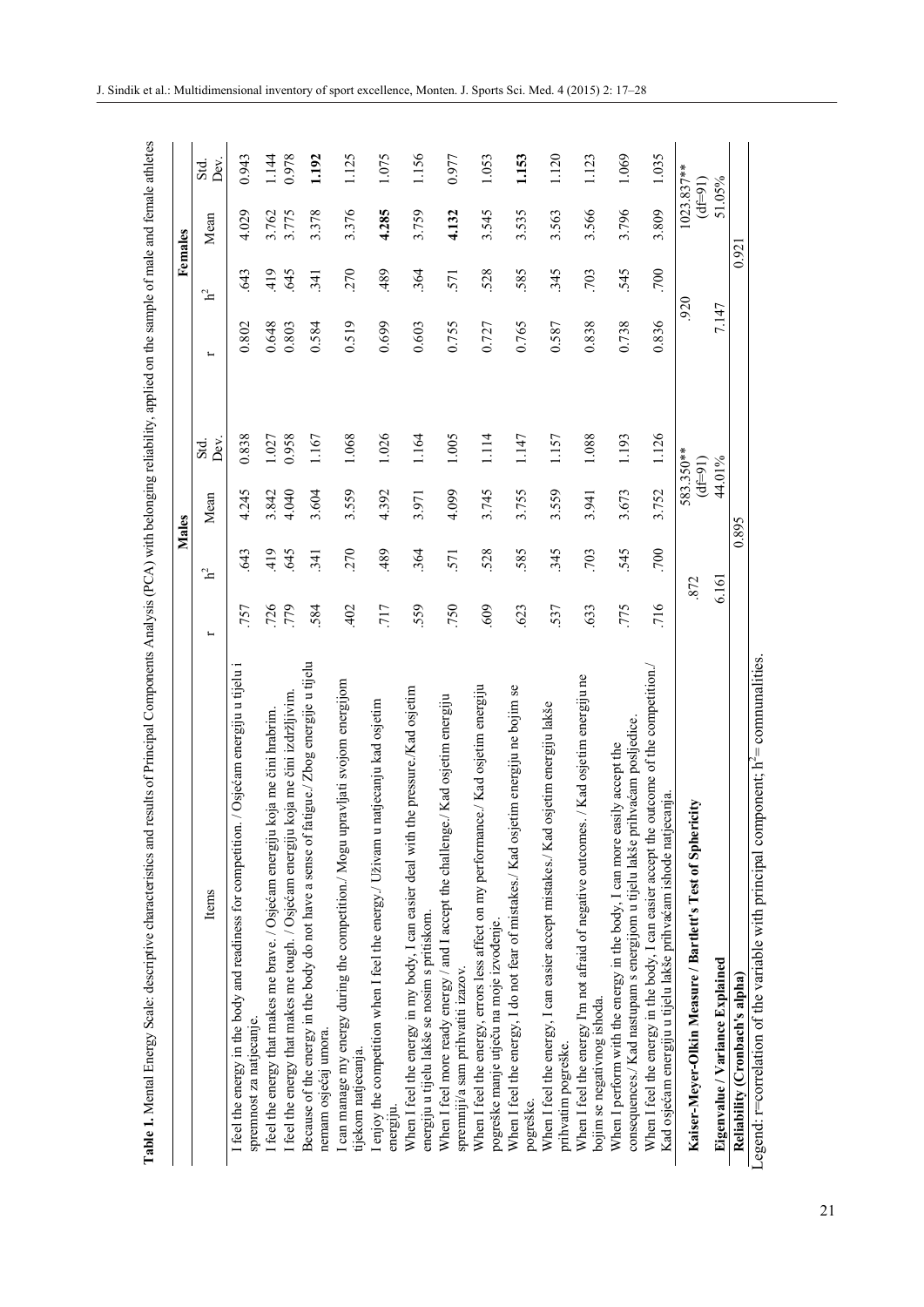|                                                                                                                                                                                                                                                      |                 | Males           |                    |              |      |      | Females            |                |              |
|------------------------------------------------------------------------------------------------------------------------------------------------------------------------------------------------------------------------------------------------------|-----------------|-----------------|--------------------|--------------|------|------|--------------------|----------------|--------------|
| Items                                                                                                                                                                                                                                                | £,<br>f         | $\mathbf{h}^2$  | Mean               | Dev.<br>Std. | ⊏    | e,   | ್ಷ                 | Mean           | Dev.<br>Std. |
| eme izvođenja.<br>I have a feeling that I can be concentrated long enough during performance.<br>Imam osjećaj da mogu dovoljno dugo biti koncentriran/a za vrij                                                                                      | .762            | 594             | 3.814              | 1.031        | 710  |      | 512                | 3.704          | 1.050        |
| alo je stvari koje<br>There are only few things that we can disrupt concentration./ M<br>mi mogu poremetiti koncentraciju.                                                                                                                           | 798             | 637             | 3.353              | 1.174        | .773 |      | 599                | 3.345          | 1.149        |
| I can recognize when my concentration low down./ Mogu prepoznati kada mi<br>padne koncentracija.                                                                                                                                                     | .702            | 524             | 3.775              | 1.098        |      | 598  | 382                | 3.958          | 1.070        |
| I can easily restore concentration on my performance./ Mogu lako vratiti<br>koncentraciju na izvođenje.                                                                                                                                              | 653             | 436             | 3.647              | 0.971        | .765 |      | 650                | 3.550          | 1.075        |
| I am aware on my thinking, feeling and bodily sensations that may disturb my<br>concentration during performance./ Svjestan/na sam vlastitih misli, osjeća i<br>tjelesnih senzacija koje mogu poremetiti moju koncentraciju za vrijeme<br>izvođenja. | 494             | 244             | 3.608              | 1.016        |      | 657  | 434                | 3.479          | 1.128        |
| I am aware on external factors (reaction of spectators, referee decisions, weather<br>performance./ Svjestan/na sam vanjskih faktora (reakcije gledatelja, sudačke<br>conditions, monitoring the results) that can disturb my concentration during   | 660             | 45              | 3.598              | 1.188        |      | 474  |                    | 3.333          | 1.291        |
| odluke, vremenski uvjeti, praćenje rezultata na semaforu) koji mogu poremetiti                                                                                                                                                                       |                 |                 |                    |              |      |      |                    |                |              |
| in what should be<br>At any time, I know what is important for my performance and<br>moju koncentraciju za vrijeme izvođenja.                                                                                                                        |                 |                 |                    |              |      |      |                    |                |              |
| e i na što trebam<br>focused /U svakom trenutku znam što je bitno za moje izvođenj<br>biti fokusiran/a.                                                                                                                                              | 689             | 562             | 3.608              | 1.016        | 625  |      | 404                | 3.873          | 1.078        |
| During most of the performance, I'm oriented on technical and/or tactical aspects<br>of performance./ Veći dio izvođenja usmjeren/a sam na tehničke i/ili taktičke                                                                                   | 361             | 230             | 3.598              | 1.188        |      | 625  | 395                | 3.587          | 0.995        |
| aspekte izvođenja.                                                                                                                                                                                                                                   |                 |                 |                    |              |      |      |                    |                |              |
| performance./ Lako mogu prebaciti fokus s nebitnih na bitne aspekte izvođenja.<br>I can easily shift the focus from irrelevant to the essential aspects of                                                                                           | .652            | 510             | 3.950              | 0.942        | 500  |      | 371                | 3.634          | 1.133        |
| I am aware that the error is result of the worse concentration./ Svjestan sam da je<br>greška rezultat pada koncentracije.                                                                                                                           | .681            | 467             | 3.657              | 1.000        |      | .688 | 474                | 3.951          | 1.047        |
| My fault during the execution does not hinder the focus on the essential./Moje                                                                                                                                                                       | 699             | 529             | 3.851              | 1.014        |      | 585  | 430                | 2.811          | 1.283        |
| greške tijekom izvođenja ne otežavaju fokus na bitno.                                                                                                                                                                                                |                 |                 |                    |              |      |      |                    |                |              |
| zbog čega mi<br>I know why I my concentration fall during performance./ Znam<br>pada koncentracija za vrijeme izvođenja.                                                                                                                             | 571             | 380             | 3.255              | 1.248        | f,   | J.   | $\blacksquare$     | $\blacksquare$ | ×            |
| Kaiser-Meyer-Olkin Measure / Bartlett's Test of Sphericity                                                                                                                                                                                           | .758            |                 | $306.22**$ (df=66) |              |      | 748  | $273.39**$ (df=55) |                |              |
| Variance Explained<br>Eigenvalue                                                                                                                                                                                                                     | 26.92%<br>3.230 | 19.40%<br>2.329 |                    |              |      |      | 25.63%<br>2.819    | 8.69%<br>2.056 |              |
| Reliability (Cronbach's alpha)                                                                                                                                                                                                                       | 0.500           | 0.627           |                    |              |      |      | 0.505              | 0.599          |              |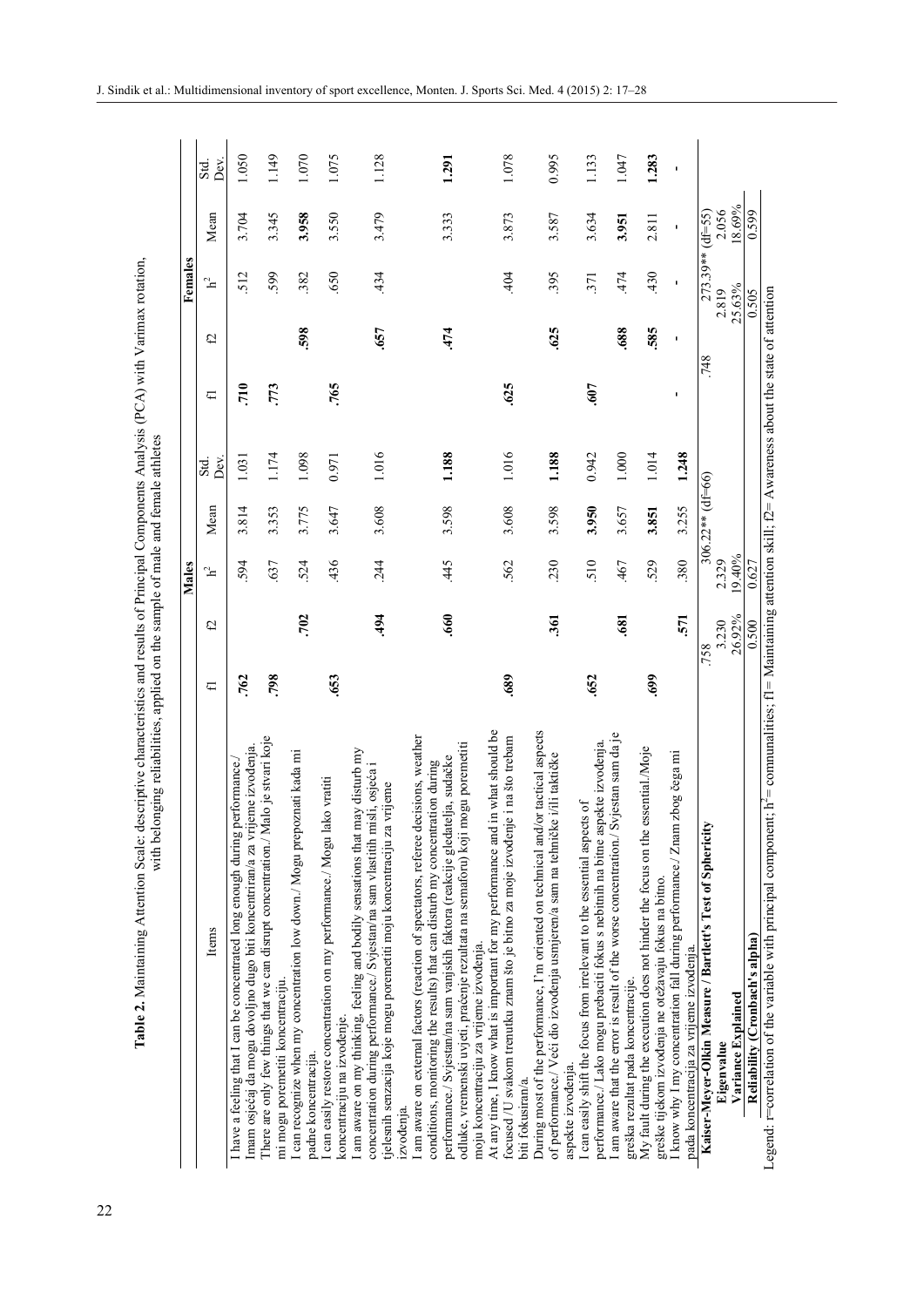|                                                                                                                                                                                                                     |              |       | Males |                     |          |                | Females |                     |
|---------------------------------------------------------------------------------------------------------------------------------------------------------------------------------------------------------------------|--------------|-------|-------|---------------------|----------|----------------|---------|---------------------|
| Items - males                                                                                                                                                                                                       | $\vdash$     | $h^2$ | Mean  | Std. Dev            | $\vdash$ | $\mathbf{h}^2$ | Mean    | Std. Dev.           |
| $\circ$<br>izvođenja razmišljam<br>During the the performance I'm thinking about errors./Tijekom<br>greškama.                                                                                                       | 0.540        | 292   | 3.129 | 1.246               | 0.505    | 255            | 3.211   | 1.341               |
| During the performance I feel I am not aware of what is happening./ Tijekom izvodenja imam                                                                                                                          |              |       |       |                     |          |                |         |                     |
| osjećaj da nisam svjestan što se događa.                                                                                                                                                                            | 0.725        | 526   | 2.455 | 1.382               | 0.653    | 426            | 2.329   | 1.373               |
| thoughts./ Imam osjećaj da se<br>I have a feeling that during the performance I'm confused in my                                                                                                                    | 0.753        | 566   | 2.559 | 1.339               | 0.738    | 545            | 2.490   | 1.321               |
| be prepoznati tijekom<br>I cannot recognize myself while performing./ Ne mogu sam/a se<br>zapetljam tijekom izvođenja u svojim mislima.                                                                             |              |       |       |                     |          |                |         |                     |
| izvođenja.                                                                                                                                                                                                          | 0.769        | 592   | 2.129 | 1.155               | 0.586    | 344            | 1.971   | 1.148               |
| performance./ Moji osjećaji<br>My feelings have occupied me so that I can't focus attention on<br>me okupiraju tako da ne mogu usmjeriti pažnju na izvođenje.                                                       | 0.711        | 505   | 2.297 | 1.245               | 0.690    | 475            | 2.090   | 1.211               |
| My thoughts strayed to something unrelated to performance./ Misli mi odlutaju na nešto                                                                                                                              | 0.755        | 571   | 2.720 | 1.364               | 0.689    | 475            | 2.254   | 1.302               |
| nevezano za izvođenje.                                                                                                                                                                                              |              |       |       |                     |          |                |         |                     |
| Pojedine greške ne mogu<br>Some errors cannot be out of my mind during the performance./<br>izbaciti iz glave tijekom izvođenja.                                                                                    | 0.521        | 271   | 3.010 | 1.206               | 0.572    | 328            | 3.049   | 1.280               |
| e svakodnevne brige tijekom<br>Everyday worries occupy me during performance./ Okupiraju m<br>izvođenja.                                                                                                            | 0.707        | 499   | 2.471 | 1.460               | 0.639    | 409            | 2.184   | 1.366               |
|                                                                                                                                                                                                                     |              | I.    |       |                     | 0.574    | 330            | 3.071   | 1.215               |
| Kaiser-Meyer-Olkin Measure / Bartlett's Test of Sphericity                                                                                                                                                          | 842          |       |       | 256.706** (df=28)   | 815      |                |         | 310.186** (df=36)   |
| Eigenvalue / Variance Explained                                                                                                                                                                                     | 3.822        |       |       | 47.78%              | 3.586    |                |         | 39.85%              |
| Reliability (Cronbach's alpha)                                                                                                                                                                                      |              |       | 0,840 |                     |          |                | 0.808   |                     |
| Legend: r=correlation of the variable with principal component; $h^2$ = communalities                                                                                                                               |              |       |       |                     |          |                |         |                     |
| escriptive characteristics and results of Principal Components Analysis (PCA), with belonging reliabilities,<br>applied on the sample of male and female athletes<br>Table 4. Extensive External Attention Scale: d |              |       |       |                     |          |                |         |                     |
|                                                                                                                                                                                                                     |              | Males |       |                     |          |                | Females |                     |
| Items - males                                                                                                                                                                                                       | H            | ີ≃    | Mean  | Std. Dev            | ۳        | $\mathbf{h}^2$ | Mean    | Std. Dev.           |
| da imam dobru prostornu<br>I think I have good spatial orientation bit for my sport./ Mislim<br>orijentaciju bitnu za moj sport.                                                                                    | 681          | 464   | 4.186 | 0.887               | 650      | 464            | 3.896   | 0.914               |
| ne./ Uz izvođenje mogu<br>During performance, I can notice also the other things around n<br>primijetiti i druge stvari oko mene.                                                                                   | 367          | 135   | 3.725 | 1.064               |          |                |         | f,                  |
| If necessary, I can simultaneously monitor multiple stimuli which are important for successful<br>performance./ Po potrebi mogu istovremeno pratiti više podražaja bitnih za uspješno                               | 741          | 549   | 3.840 | 0.896               | 688      | 135            | 3.608   | 1.028               |
| Mogu dobro prilagoditi svoje<br>I can well adapt my performance to environmental conditions./<br>izvođenje uvjetima u okolini.<br>izvođenje.                                                                        | 697          | 486   | 3.794 | 1.037               | .701     | 549            | 3.771   | 0.973               |
| I am able to assess all the relevant external factors on my performance./<br>Mogu dobro procijeniti sve bitne vanjske faktore na moje izvođenje.                                                                    | 718          | 516   | 3.598 | 0.967               | .671     | 486            | 3.461   | 1.004               |
| I know how to adjust my own performance to external factors in order to be successful./ Znam<br>kako prilagoditi vlastito izvođenje vanjskim faktorima da bi ono bilo uspješno.                                     | 846          | 716   | 3.608 | 1.036               | 741      | 516            | 3.514   | 1.055               |
| Kaiser-Meyer-Olkin Measure / Bartlett's Test of Sphericity                                                                                                                                                          |              |       |       | $154.379**$ (df=15) | .751     |                |         | $122.541**$ (df=10) |
| Eigenvalue / Variance Explained                                                                                                                                                                                     | 781<br>2.866 |       |       | 47.77%              | 2.386    |                |         | 47.72%              |
| Reliability (Cronbach's alpha)                                                                                                                                                                                      |              | 0.673 |       |                     |          |                | 0.624   |                     |

Legend: r=correlation of the variable with principal component;  $h^2$ = communalities Legend: r=correlation of the variable with principal component;  $h^2$ = comnunalities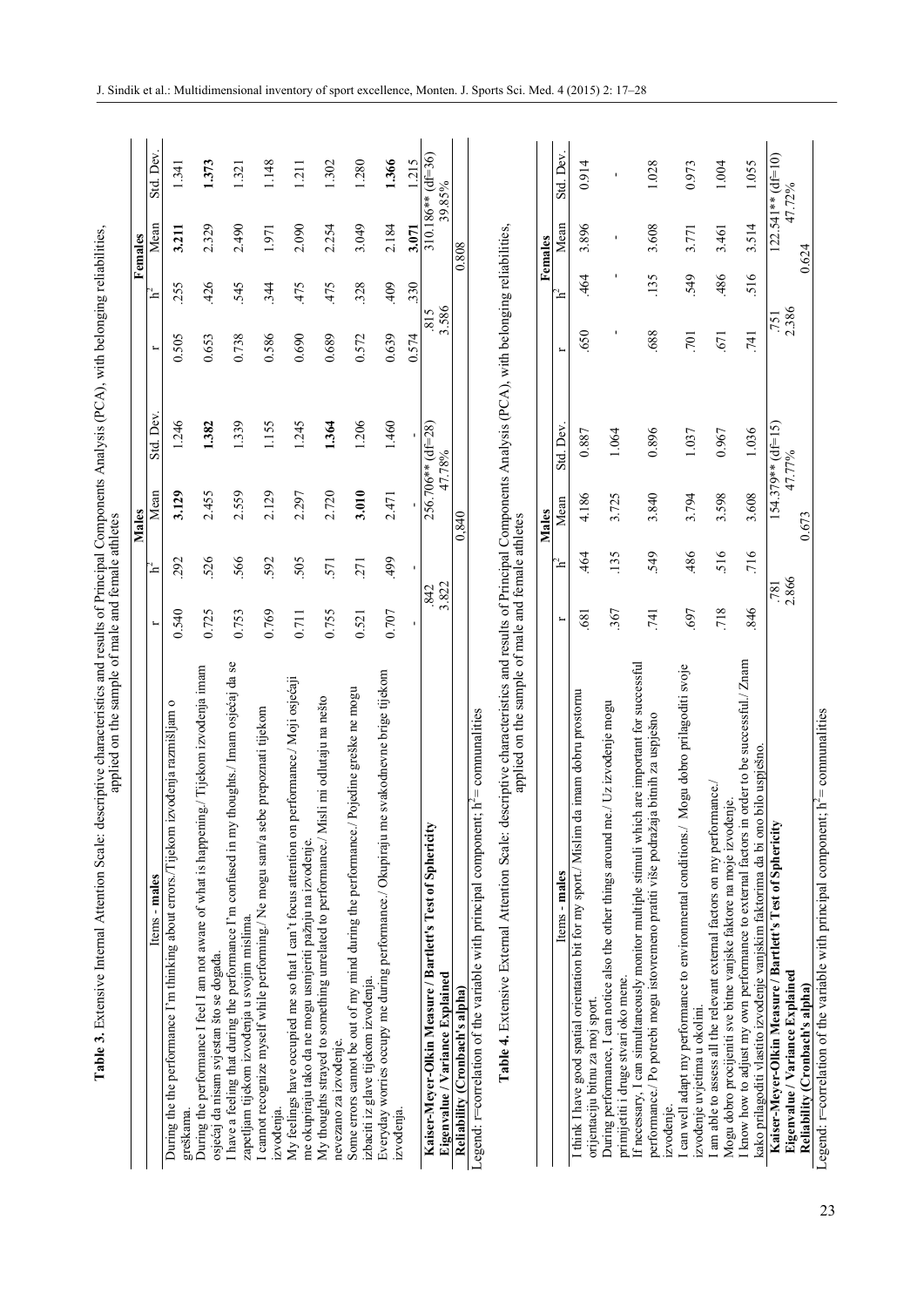|                                                                                                                                                                                                                                   | Females |  |
|-----------------------------------------------------------------------------------------------------------------------------------------------------------------------------------------------------------------------------------|---------|--|
| characteristics and results of Principal Components Analysis (PCA) with Varimax rotation, with belonging reliabilities,<br>applied on the sample of male and female athletes<br>able 5. Narrow Internal Attention Scale: descript | Males   |  |

|                                                                                                                                                                                         |        |        | Males |       |                    |        |        | Females        |       |                        |
|-----------------------------------------------------------------------------------------------------------------------------------------------------------------------------------------|--------|--------|-------|-------|--------------------|--------|--------|----------------|-------|------------------------|
| Items - males                                                                                                                                                                           | ⋤      | C)     | հ     | Mean  | Deν.<br>Std.       | ⋤      | e)     | $\mathbf{h}^2$ | Mean  | Ďεν<br>S <sub>td</sub> |
| (performance)./ Mogu pratiti tijek svojih misli tijekom natjecanja<br>can follow the course of my thoughts during the competition<br>$(xvodenia)$ .                                     | .722   |        | 522   | 3.812 | 1.102              | .676   |        | 465            | 3.789 | 1.044                  |
| repeat to myself what to do during the performance./ Ponavljam u sebi<br>što trebam raditi tijekom izvođenja.                                                                           |        | 836    | 699   | 3.386 | 1.319              |        | 819    |                | 3.190 | 1.378                  |
| I notice that I speak negative things to myself during the performance.<br>Mogu primijetiti da si govorim negativne stvari tijekom nastupa<br>(izvođenja).                              | $-360$ | 553    | 435   | 2.686 | 1.421              | $-447$ | 594    | 552            | 2.769 | 1.500                  |
| can recognize my negative feelings during the performance./ Mogu<br>prepoznati svoje negativne osjećaje tijekom izvođenja.                                                              |        |        |       |       |                    |        | .497   | 259            | 3.350 | 1.218                  |
| In some situations I have to take into account the position of the body<br>una o<br>during the performance./ U nekim situacijama moram voditi rač<br>položaju tijela tijekom izvođenja. |        | .776   | 635   | 4.000 | 1.053              |        | .667   | 470            | 3.811 | 1.261                  |
| kratku<br>I can make a brief analysis of my performance./ Mogu napraviti<br>analizu svog izvođenja.                                                                                     | .735   |        | 545   | 3.804 | 1.081              | .792   |        | .652           | 3.783 | 1.022                  |
| I quickly learn from my mistakes./ Brzo učim na greškama.                                                                                                                               | .677   |        | .467  | 3.792 | 1.033              | .685   |        | 491            | 3.631 | 1.078                  |
| Kaiser-Meyer-Olkin Measure / Bartlett's Test of Sphericity                                                                                                                              |        | 497    |       |       | $70.493**$ (df=15) |        | 593    |                |       | $124.880**$ (df=21)    |
| Eigenvalue                                                                                                                                                                              | 1.683  | 1.620  |       |       |                    | 1.789  | 1.770  |                |       |                        |
| Variance Explained                                                                                                                                                                      | 28.05% | 26.99% |       |       |                    | 25.56% | 25.29% |                |       |                        |
| Reliability (Cronbach's alpha)                                                                                                                                                          | 0.543  | 0.547  |       |       |                    | 0.547  | 0.559  |                |       |                        |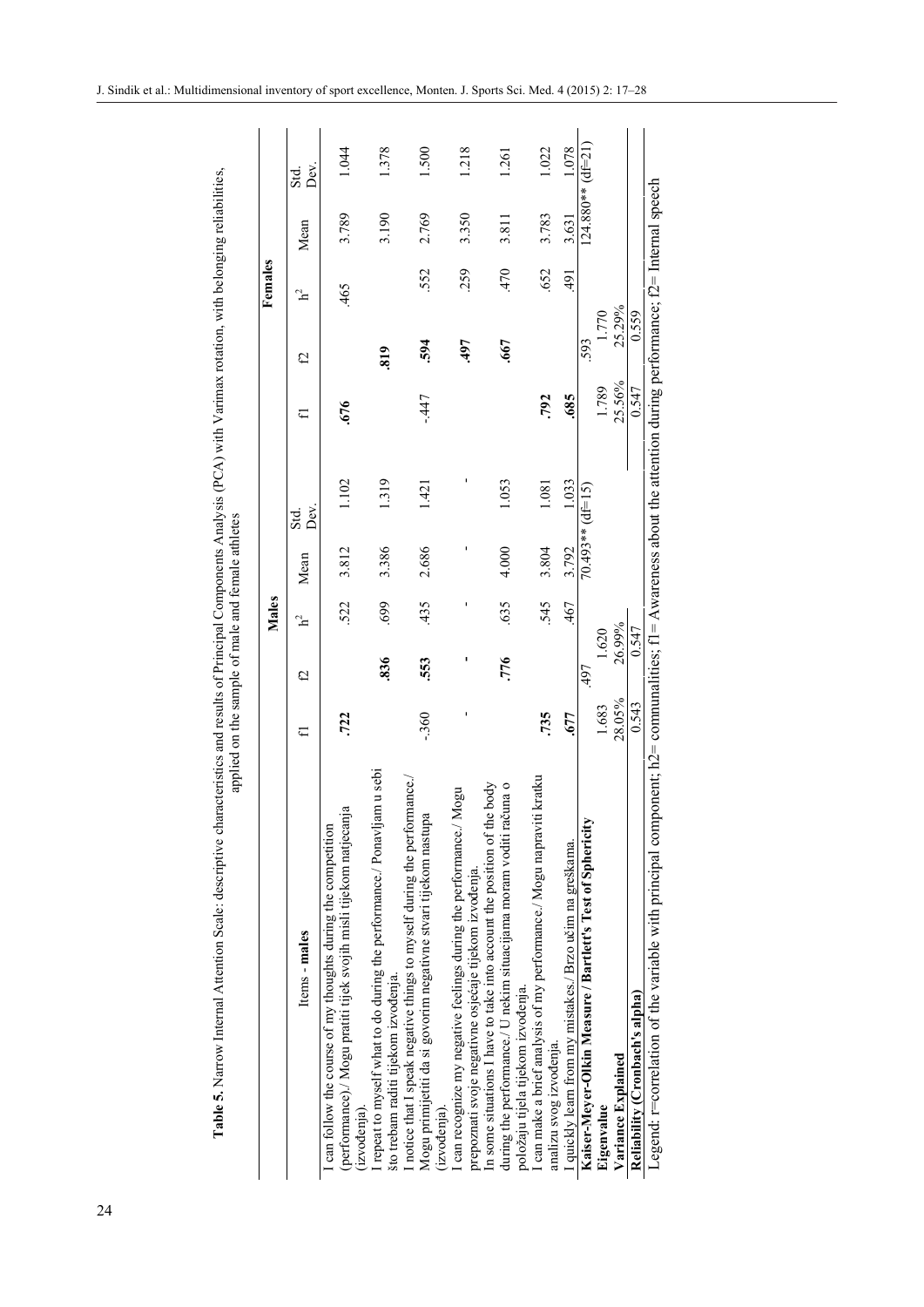| Table 6. Narrow External Attention Scale: descriptive characteristics and results of Principal Components Analysis (PCA), with belonging reliabilities, applied on the sample of male | and female athletes |     |                  |              |     |              |                               |             |
|---------------------------------------------------------------------------------------------------------------------------------------------------------------------------------------|---------------------|-----|------------------|--------------|-----|--------------|-------------------------------|-------------|
|                                                                                                                                                                                       |                     |     | Males            |              |     |              | Females                       |             |
| Items                                                                                                                                                                                 |                     |     | Mean             | Dεν.<br>Std. |     |              | Mean                          | Ďεν<br>Std. |
| Some things I am doing 'unconsciously', but successful./ Neke stvari odradim<br>"nesvjesno" i na kraju budu uspješne.                                                                 | 609                 | 370 | 3.980            | 0.921        | 734 | 539          | 3.859                         | 1.069       |
| Some acts I perform automatically./ Neke radnje izvodim automatski.                                                                                                                   | 613                 | 376 | 4.265            | 0.807        | 715 | 512          | 4.191                         | 1.007       |
| Some operations I perform instinctively. Neke radnie izvodim instinktivno.                                                                                                            | 427                 | 182 | 4.059            | 0.899        | 623 | 389          | 3.826                         | 1.136       |
| I can focus only on one aspect of the action during the performance./<br>Mogu se fokusirati na jedan aspekt radnje tijekom izvođenja                                                  | 513                 | 263 | 3.545            | 1.145        | 667 | 446          | 3.574                         | 1.135       |
| feel like I'm constantly focused on the essential aspects of performance./ Imam<br>osjećaj da sam stalno fokusiran na bitne aspekte izvođenja.                                        | 523                 | 273 | 3.588            | 1.018        | 529 | 280          | 3.348                         | 1.042       |
| At any time, I'm ready to react quickly./ U svakom trenutku spreman sam reagirati                                                                                                     | 636                 | 404 | 4.137            | 1.015        | 422 | 178          | 3.958                         | 0.971       |
| The best outcome is usually when you do not think much./ Najbolji ishod obično bude<br>kad ne razmišljam puno.                                                                        | 480                 | 231 | 3.971            | 1.067        |     |              | ı                             |             |
| ricity<br>Kaiser-Meyer-Olkin Measure / Bartlett's Test of Spher<br>Eigenvalue / Variance Explained                                                                                    | 2.099<br>590        |     | 79.654** (df=21) | 29.99%       |     | 2.343<br>726 | $124.840**$ (df=15)<br>39.05% |             |
| Reliability (Cronbach's alpha)                                                                                                                                                        |                     |     | 0.597            |              |     |              | 0.637                         |             |
| Legend: $r =$ correlation of the variable with principal component; $h2 =$ communalities;                                                                                             |                     |     |                  |              |     |              |                               |             |

| 1<br>$\overline{\phantom{a}}$<br>֚֚֬<br>s<br>2<br>i<br>;<br>i<br>C<br>C<br>ſ<br>ļ<br>netano.<br>I<br>1<br>I | j |
|-------------------------------------------------------------------------------------------------------------|---|
|-------------------------------------------------------------------------------------------------------------|---|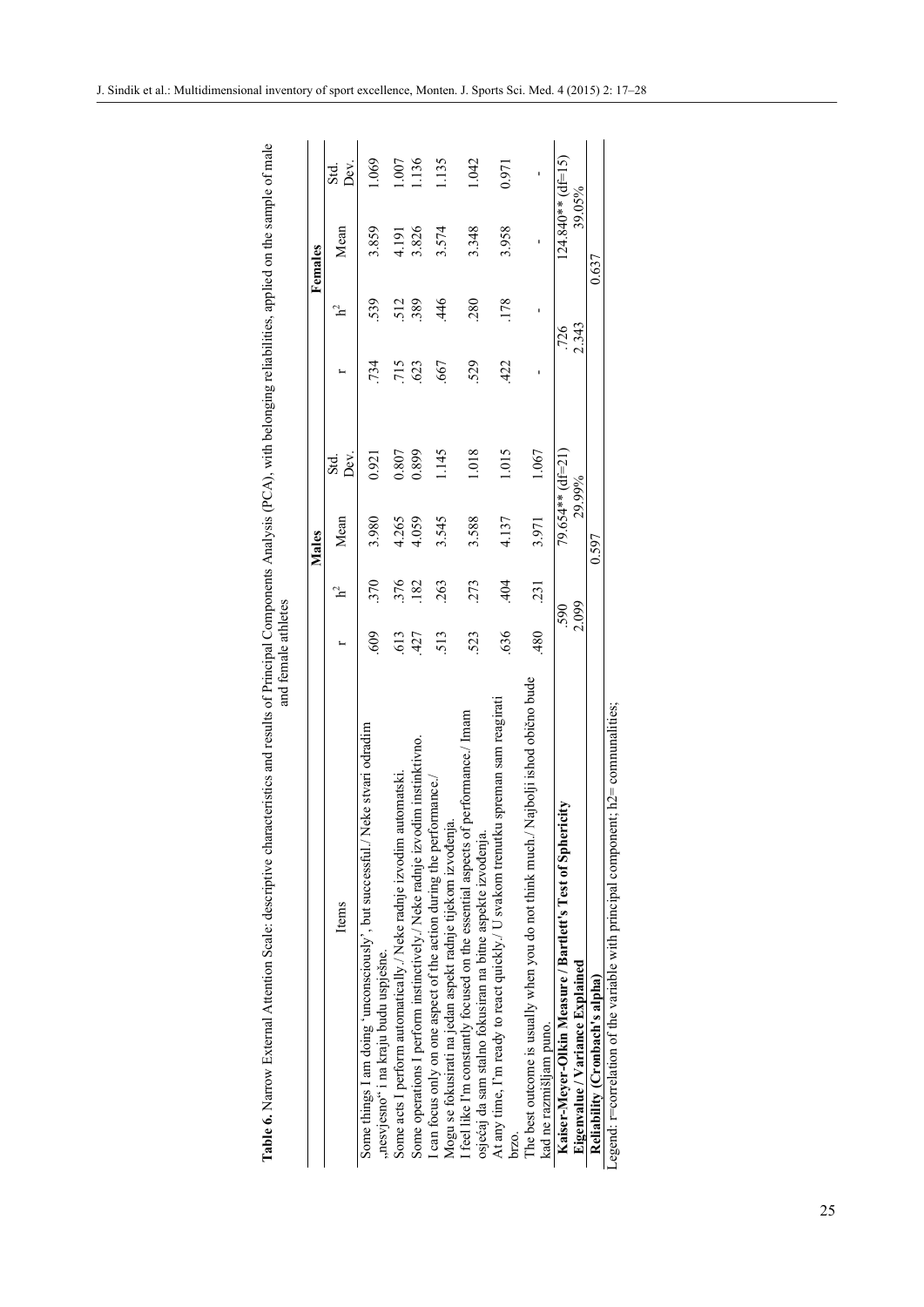|              | Attention<br>External<br>Narrow                              | .544                            | $.500**$             | $376$ <sup>**</sup>      | $-104$                                | .624                               |                        | $543$ <sup>**</sup> |                       | .085               |        |                       |                                                                                                                 |
|--------------|--------------------------------------------------------------|---------------------------------|----------------------|--------------------------|---------------------------------------|------------------------------------|------------------------|---------------------|-----------------------|--------------------|--------|-----------------------|-----------------------------------------------------------------------------------------------------------------|
|              | Internal<br>speech                                           | .054                            | $-0.020$             | $.397$ **                | $519$ <sup>**</sup>                   | $-0.004$                           |                        | $\overline{0}$      |                       |                    |        |                       |                                                                                                                 |
|              | performance<br>Awareness<br>attention<br>during<br>about     | $373$ **                        | .558                 | $.173**$                 | $-316$                                | .569'''                            |                        |                     |                       |                    |        |                       |                                                                                                                 |
|              | Extensive<br>Attention<br>External                           | .523                            | $.780***$            | $.261**$                 | $-362$                                |                                    |                        |                     |                       |                    |        |                       |                                                                                                                 |
| Females      | Extensive<br>Attention<br>Internal                           | $-246$                          | $-539$ <sup>**</sup> | $.385$ <sup>**</sup>     |                                       |                                    |                        |                     |                       |                    |        |                       |                                                                                                                 |
|              | Awareness<br>about state<br>attention<br>of                  | $229^{**}$                      | .058                 |                          |                                       |                                    |                        |                     |                       |                    |        |                       |                                                                                                                 |
|              | Mental Maintaining<br>attention<br>$\overline{\text{skill}}$ | .485**                          |                      |                          |                                       |                                    |                        |                     |                       |                    |        |                       |                                                                                                                 |
|              | Energy                                                       |                                 |                      |                          |                                       |                                    |                        |                     |                       |                    |        |                       |                                                                                                                 |
|              | Attention<br>Narrow<br>External                              | .565                            | $.500**$             | $.468**$                 | $-0.095$                              | $.567***$                          |                        | .492                |                       | .067               |        |                       |                                                                                                                 |
|              | Internal<br>speech                                           | 024                             | 029                  | $190^{**}$               | $-497$                                | 010                                |                        | $-0.34$             |                       |                    |        |                       |                                                                                                                 |
|              | performance<br>Awareness<br>attention<br>during<br>about     | $373$ <sup>***</sup>            | $513$ <sup>**</sup>  | $321$ <sup>**</sup>      | $-350$ <sup>**</sup>                  | $.473$ **                          |                        |                     |                       |                    |        |                       |                                                                                                                 |
|              | Extensive<br>Attention<br>External                           | $.416$ <sup>**</sup>            | .585                 | $529^{**}$               | $-199^{**}$                           |                                    |                        |                     |                       |                    |        |                       |                                                                                                                 |
| <b>Males</b> | Extensive<br>Attention<br>Internal                           | $-275$                          | $-420$ <sup>**</sup> | 119                      |                                       |                                    |                        |                     |                       |                    |        |                       |                                                                                                                 |
|              | Awareness<br>of attention<br>about state                     | $.324$ <sup>**</sup>            | $320^{**}$           |                          |                                       |                                    |                        |                     |                       |                    |        |                       |                                                                                                                 |
|              | Maintaining<br>attention<br>$\sin$                           | .492                            |                      |                          |                                       |                                    |                        |                     |                       |                    |        |                       |                                                                                                                 |
|              | Mental<br>Energy                                             |                                 |                      |                          |                                       |                                    |                        |                     |                       |                    |        |                       |                                                                                                                 |
|              |                                                              | Energy<br>Maintaining<br>Mental | attention<br>skill   | Awareness<br>about state | of attention<br>Extensive<br>Internal | Extensive<br>Attention<br>External | Awareness<br>Attention | attention<br>about  | performance<br>during | Internal<br>speech | Narrow | Attention<br>External | Legend: * Correlation significant with p<0.05 (two-tailed); ** Correlation significant with p<0.01 (two-tailed) |

Table 7. Correlations (Spearman) among all the components in all questionnaires in male and female athletes **Table 7.** Correlations (Spearman) among all the components in all questionnaires in male and female athletes